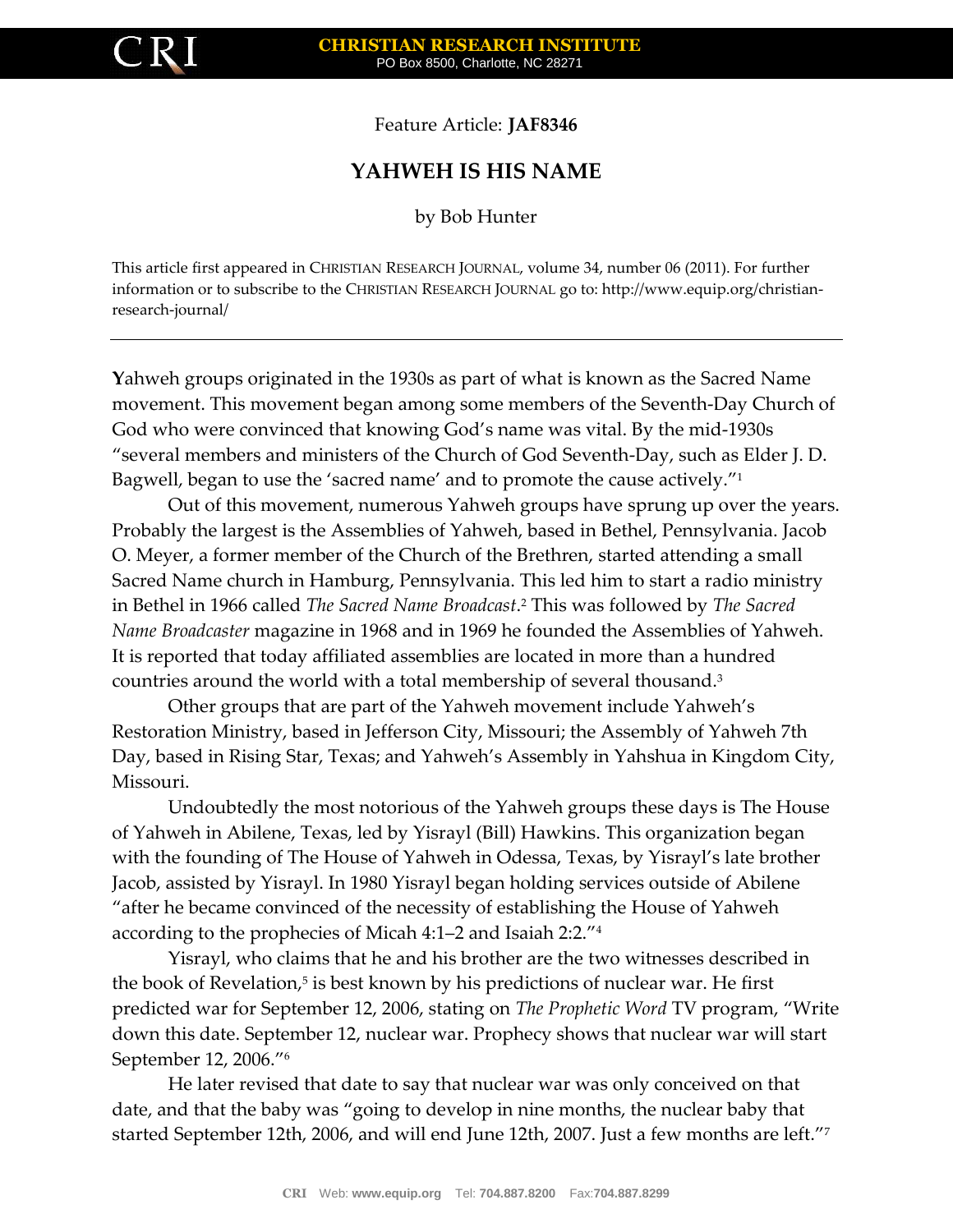When that failed to materialize, he then predicted nuclear war for June 12, 2008. "'It could be turned loose before then,' Hawkins told *20/20*….'You're going to see this very soon, really soon,' he said." 8

**Doctrinal Distinctions.** Yahweh groups have several doctrinal distinctions that separate them from biblical Christianity.

The first is the name of the Father and of Jesus. As the Assemblies of Yahweh report in their Statement of Doctrine, "We affirm that it is necessary and most important to our salvation that we accept the revealed, personal Name of our Heavenly Father YAHWEH and the Name of His Son, our Savior YAHSHUA the MESSIAH." 9

They deny the doctrine of the Trinity, holding that the Holy Spirit is a "mighty power from the Heavenly Father and the Messiah dwelling within us so that we may have the ability and strength to bring our lives into a state of perfection pleasing to our Heavenly Father, John 14:15–27. We find the trinitarian doctrine to be foreign to the inspired Scriptures." 10

They also teach that "the Bible commands the observance of all Yahweh's laws, statutes, and judgments in both Old and New testaments (except the sacrifices mentioned in Hebrews 9 and ritual circumcision)." <sup>11</sup> This includes the annual feast days and observance of Saturday as the Sabbath.

Additionally, Yahweh groups believe that the soul does not survive death, deny eternal conscious punishment of the unsaved in hell, and teach that women are to keep their heads covered while in church and to remain silent.

Yahweh groups have no justification whatsoever for insisting salvation hinges on using the names Yahweh and Yashua. To begin with, vowels were not used in Hebrew, thus making it impossible to know for sure the exact pronunciation of YHWH.

Finally, to get hung up on the "proper" name is to get caught up in legalism. Christians are saved by grace through faith, not by knowing the proper pronunciation of God's name.

**Bob Hunter** is a former writer/researcher for the Christian Research Institute. He now resides in Fort Wayne, Indiana.

## **NOTES**

- 1 James R. Lewis, *The Encyclopedia of Cults, Sects, and New Religions*, (Amherst, NY: Prometheus Books, 1998), 414.
- 2 J. Gordon Melton, *Melton's Encyclopedia of American Religions*, 8th ed. (New York: Gale, Cengage Learning, 2009), 595.

- 4 Ibid., 598.
- 5 The House of Yahweh video: http://www.yahweh.com/Two\_Witnesses/Two-Wits-Video-INFO.html.
- 6 YouTube video: http://www.youtube.com/watch?v=UK36gJH0PHI.
- 7 YouTube video at http://www.youtube.com/watch?v=jgcN8E8r-tY.

<sup>3</sup> Ibid.